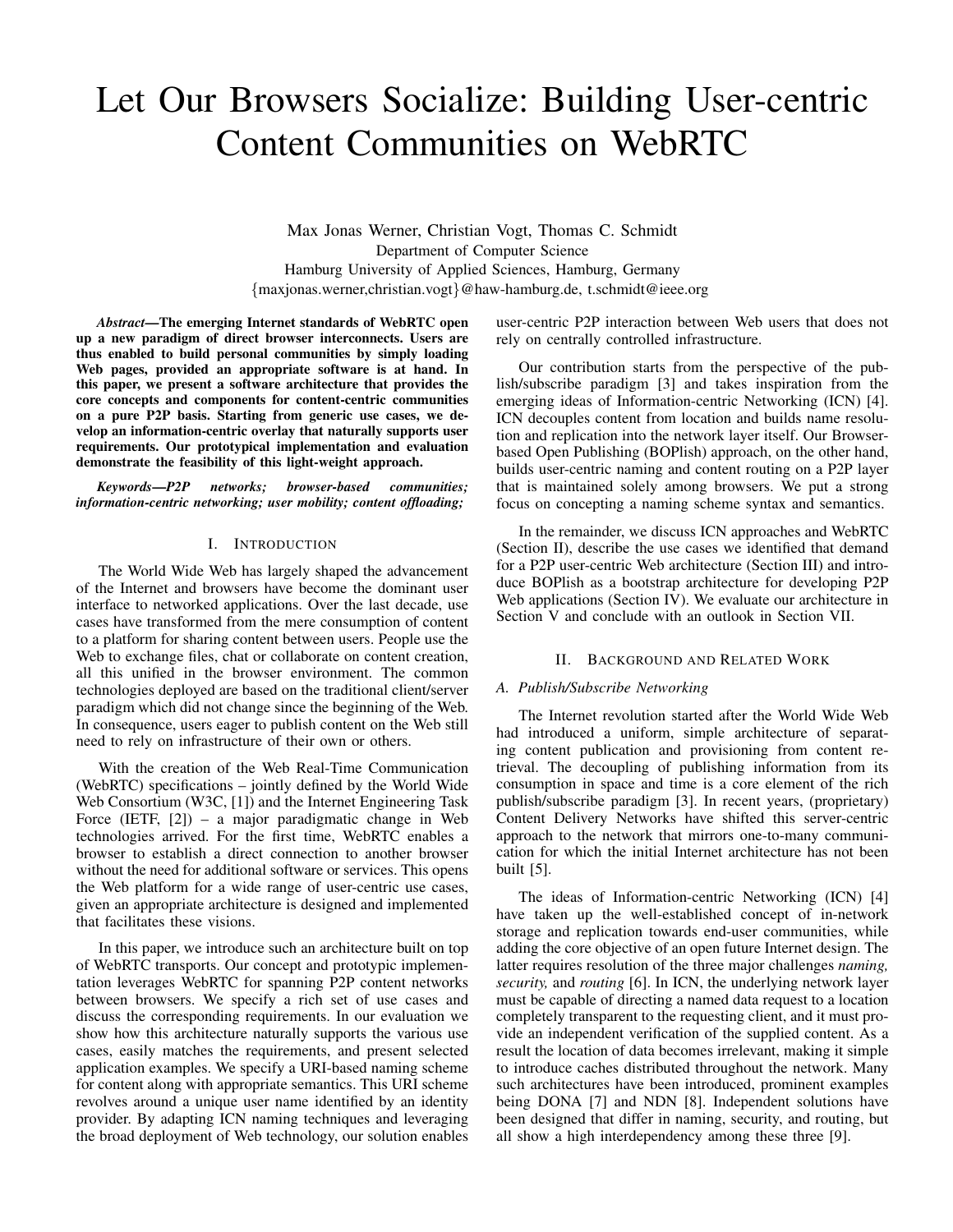*1) Naming and Security Binding:* Unlike in HTTP, ICN uses names that are independent of a location or server instance. Two competing approaches exist, hierarchical or flat (e.g., hashed) names (Figure 1).

ndn://alice/images/image.png dona://134(...)0f6:dfe(...)164

## Fig. 1. NDN hierarchical identifiers and flat identifiers in DONA

Hierarchical names have the benefit that they can be aggregated, provided name prefixes and content locations coincide. When routing on the names itself, it is preferable to reduce routing table sizes by aggregating names. NDN uses such hierarchical names. Aggregation could be performed at the ISP level (with ISPs assigning prefixes to their customers), but this reintroduces a binding to location. The existence of the location-identity binding is the main argument for flat names (as used in DONA), which allow for a complete decoupling of location and identity but cannot easily be aggregated. Coping with a huge amount of unaggregatable identifiers requires either huge routing tables or external infrastructure. Finding a scheme that allows for both, effective aggregation and locationindependence of the system without bloating routing tables is still subject to research activities [9].

Another aspect of the debate between flat and hierarchical names is the decision between human-readableness and cryptographic expressions for self-certification. While DONA can use a cryptographic hash of the content as its identifier and thus offers implicit content certification, NDN requires an external trust mechanism as described in [10].

*2) Name Resolution and Data Routing:* Each content request in ICN should be directed to a nearby surrogate in the network. When a location of the content is found, it has to be transferred to the requester. Therefore, data routing is used to find a path over which the actual content is transferred. Depending on the ICN implementation, routing is performed directly on names (e.g., NDN) or decoupled by some resolution service (e.g., DONA). In a coupled approach, the data forwarding follows the reverse path identified from the name resolution. In a decoupled approach, data is forwarded independently of content routing paths.

Coupling the data routing means to either a) store routing states in the intermediate hops traveled by the name resolution query or b) integrate this information into the content query packets on the way. Decoupled approaches allow for more flexibility, as control and data flows can be separated. On an Internet scale, both approaches must be seen as a severe challenge [6]. Our community size system does not face severe scalability issues and is built on a decoupled name resolution concept.

## *B. User-centric Naming and Networking*

Our concept of user-centric content networks revolves around the idea that every participant in a specific P2P browser network is able to name and publish content. All of the (static or dynamic) content a user wishes to publish is assigned a URI that is derived from the user's unique name.

In [11], Allman describes the concept of a "personal namespace". The author lays out several problems with current naming systems such as DNS and URLs: Names are locationbound as is the case with URLs, where the hostname is resolved to a specific location on the network. Additionally, e.g. domain names are mentioned as ambigious so that users do not actually know by the domain name who the owner of the domain might actually be. The author distinguishes three different parties that are involved in creating and accessing a name for a content item: the consumer, the content provider (e.g. a user who shares a file) as well as the service provider (e.g. Flickr or Facebook). Typical current naming systems derive names from parts under the service providers' control so that migration from content to another provider will lead to a name change.

The "pnames" system proposed in [11] acts as an indirection between personal names assigned by a specific user and actual names like URLs or host aliases.This enables users to reference e.g. Bob's e-mail address as Bob:mail. For sharing such pnames the author proposes the usage of a DHT to resolve the flat pname identifiers.

In a follow-up to "pnames" the authors provide the outline and a prototypical implementation of a more abstract idea that is based on the concept of storing and referencing arbitrary content's meta data [12]. That system is called Meta-Information Storage System (MISS). MISS is meant to be operated on a global scale at ISP level. All MISS servers are interconnected in a global DHT that is used to find the MISS server that holds a specific information item. The authors thus introduce a lookup layer for retrieving meta-information of content.

A high-level description of user-centric networking is presented in [13]. The authors start with the idea that each user in a specific interest group offers a set of services to the group. For interconnecting users the authors propose to leverage existing social networks such as Twitter or Facebook to retrieve unique user identifiers. This way it is possible to leverage existing relationships between persons. A tuple of (user name, service name) is proposed to address services offered by a specific user. This makes it possible to decouple the service name from the host that offers the service while at the same time coupling the service with the user offering it (e.g. to ensure authenticity).

The IETF is currently engineering an Internet Draft for a user-centric SIP (Session Initiation Protocol) approach [14] that is based on RELOAD specified in [15]. RELOAD defines a powerful framework for P2P storage and messaging, including a security model, NAT traversal and a pluggable topology mechanism (with a Chord variant as default topology plug-in). RELOAD is designed so that specific overlay applications are to be implemented on top of a RELOAD network. One such application is the SIP usage specified in [14]. This usage employs RELOAD to establish SIP sessions via the P2P overlay and defines a naming scheme, eventually defining a completely user-centric distributed telephony service. Users store a mapping from their AOR (e.g. alice@dht.example.org) to their node ID in the P2P network. This mapping is then used by others to retrieve the node to connect to for a specific AOR.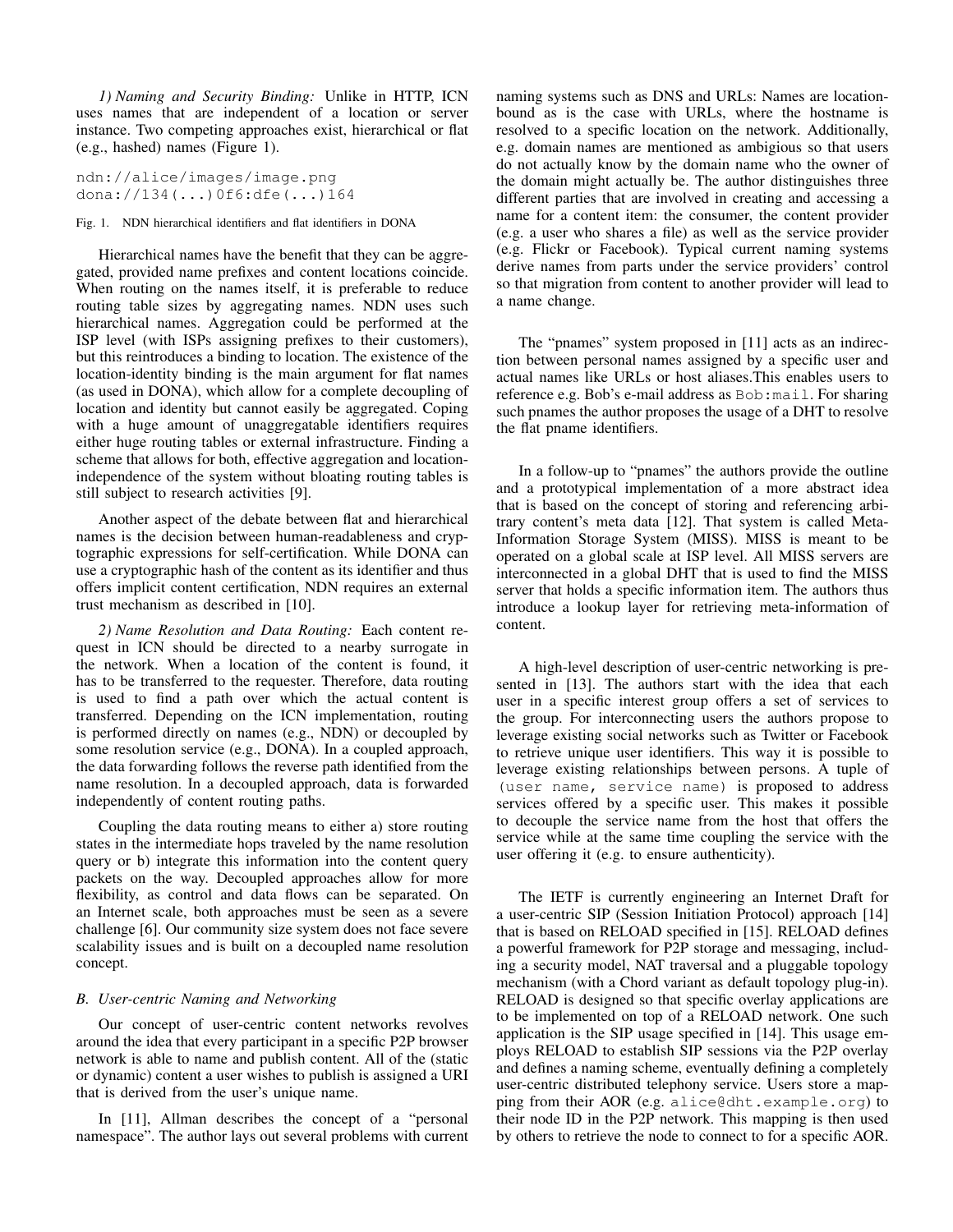# *C. WebRTC*

WebRTC is a protocol suite that allows two Web browsers to communicate directly over a UDP-channel [2], paired with a JavaScript API for Web applications [1]. WebRTC allows for transferring a/v data via the Secure Real-time Transport Protocol (SRTP) as well as generic binary and textual data via the Stream Control Transmission Protocol (SCTP) over Datagram Transport Layer Security (DTLS). Because most browsers are expected to operate behind a NAT, Session Traversal Utilities for NAT (STUN) are natively provided. WebRTC is limited in the way that it allows two browsers to interconnect and exchange data. The standards neither include topology- nor routing-related topics.

Current research based on the WebRTC technology is mostly conducted in the multimedia conferencing and CDN context. The authors of [16] present a media server component that exploits the expected broad deployment of WebRTC to converge multimedia conferencing on different devices like smartphones and desktops. They provide an architecture based on open source software that handles media mixing, transcoding and filtering for group communication use cases.

Maygh [17] is a WebRTC-based system that facilitates P2P content distribution among participating clients. Maygh uses a centralized P2P lookup system with a coordinator node to store mappings between content and clients that already downloaded specific content. Succeeding requests from other clients can than be answered by peers that already downloaded the content with the help of the coordinator.

We build our architecture for application networking on the emerging WebRTC standards, which are under active implementation in several browsers.

#### III. THE CASE FOR BROWSER-BASED PUBLISHING

We now focus on the basic conditions for our design. First we identify use cases that are inspired from the current Web or explicitly outlined for ICN (e.g. in [18]). Second we derive the corresponding requirements.

#### *A. Application Use Cases*

*1) Document Sharing And Search:* Current file sharing applications can be divided into two main groups: Serverbased and P2P-based. On the Web, file sharing is implemented using the server-based approach. The drawback here is the reliance on a centralized service or the requirement to setup a custom server. Moreover, users have to trust the service provider with regards to content integrity and privacy concerns. A user-centric approach would counter these disadvantages in the following ways: Users share documents directly from one browser to another. The publication of a document does not rely on setting up a Web server, uploading the document to a central instance or changing DNS entries. Similarly, it shall be possible for users to search for content on other peers.

To share a document, a user registers for an account, uploads a specific document from the filesystem to 'the Web' and grants either public access or to a group of collaborators. Typically, this is done by sharing an identifier via an external channel or by using a front end to invite other registered platform members.

#### TABLE I. REQUIREMENTS DERIVED FROM USE CASES

| <b>Use Case</b>                 | Requirement                                                                              |
|---------------------------------|------------------------------------------------------------------------------------------|
| Document Sharing And Search     | Unique Identity, Unique Identifier                                                       |
| Conversational Apps             | Unique Identity                                                                          |
| Group Collaboration and Gaming  | Unique Identity                                                                          |
| Mobility and Offloading         | Unique Identity, Transparent Handover,<br>Replicas, Location-independent Identi-<br>fier |
| Replication and Synchronization | Unique Identity, Multi-presence, Repli-<br>cas, Location-independent Identifier          |
| Privacy                         | Unique Identity                                                                          |

*2) Conversational Apps:* Real-time text or audio/video chats are of growing popularity. The increasing usage of social collaboration tools in the private as well as the enterprise context serve as a ground for conversational apps. On the Web, users employ centralized applications provided by service operators.

In a group chat context, all users of a community need to call and establish sessions. A single user must be able to open a chat room and invite other users (in some way connected to this user, e.g. via a friendship relation). The network transport must provide appropriate real-time services.

*3) Group Collaboration and Gaming:* In group collaboration applications and multiplayer games users collaborate in self-defined groups. Such applications allow for the creation of groups, varying memberships and the invitation of participants. In addition, the application state (e.g., the position of players in a game or the content of documents in a groupware) must be transparently accessible for all members of a group.

#### *B. System Use Cases*

*1) Mobility and Offloading:* More and more people use Internet services from mobile devices like smartphones or tablets. Under mobility, the user network must be able to cope with frequent network address changes. Publishers can accomplish this goal by offloading content to (stationary) third parties that promise better connectivity. Consumers can partially mitigate rapid address changes by pre-fetching content.

*2) Replication and Synchronization:* Users generally demand high content availability and fast access. Replication accomplishes this by storing multiple copies of the content (replicas) on different, independent systems. Synchronization implies that the content is being kept up-to-date between the replicas at a reasonable time-scale and logic.

*3) Privacy:* There are increasing demands for privacy by Internet users. The benefits of these applications are that they only use encrypted transports and encrypt the data that is stored at third parties. This makes it more unlikely that eavesdroppers with access to transport routes or community infrastructure are able to reveal sensitive data.

## *C. Requirements*

We now can derive a set of requirements that a user-centric solution should fulfill.

*1) Unique Identity:* The first one is that every user of a community must be uniquely identifiable so that others are able to verify the identity of the remote peer.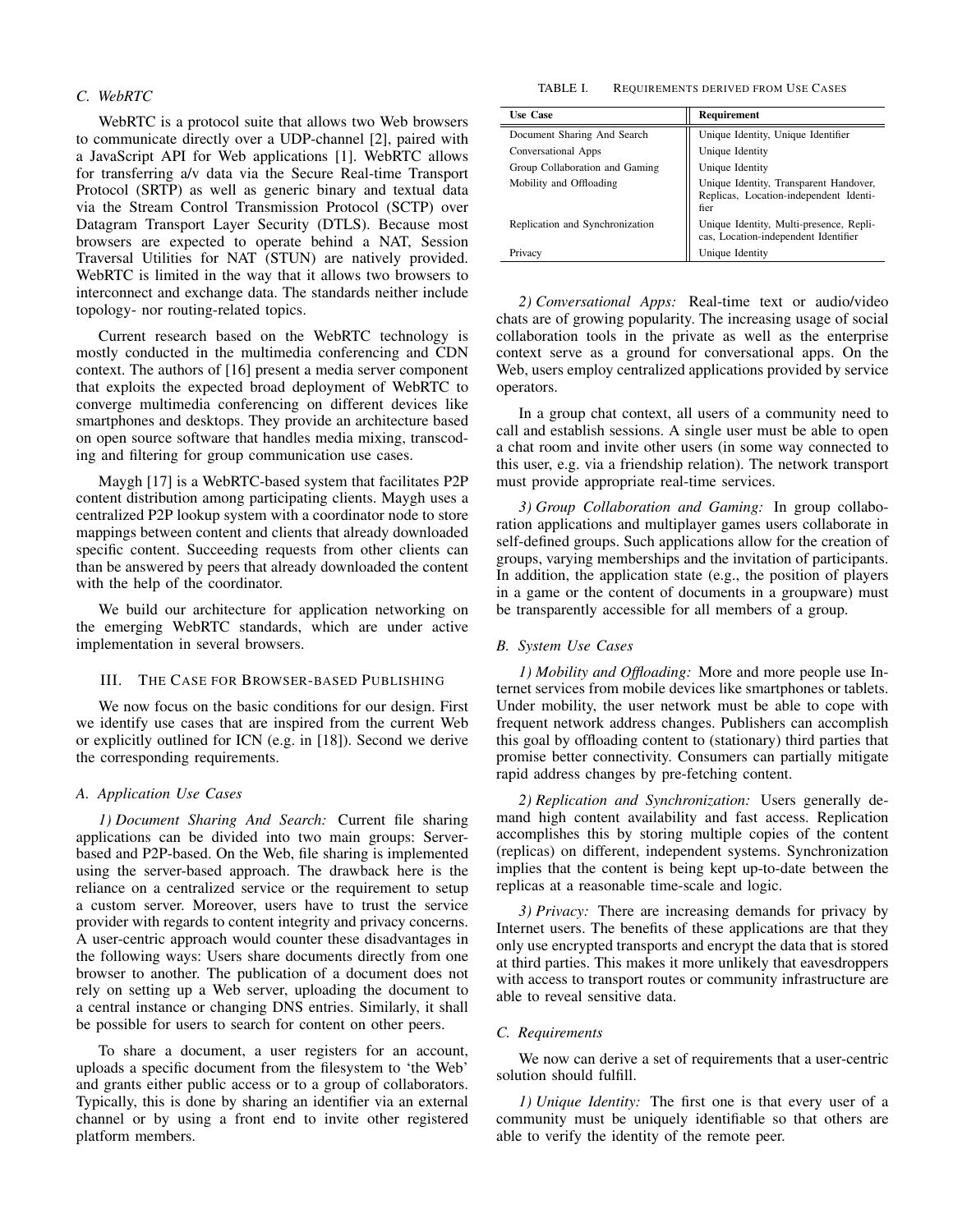*2) Multi-presence:* As a second requirement, it should be possible for a user to stay online in the community with several clients at the same time (multiple presence), so that content can be served from different hosts belonging to one user.

*3) Unique Identifier:* The third requirement is that content must be uniquely identifiable in the sense that a document must get a unique, persistent handle to be shared between users. Such an identifier must be uniformly constructed and generic enough to support the use cases described here as well as future usages.

*4) Location-independent Identifier:* Fourth, the identifier must be constructed in a way that is not tied to a specific host. It should rather be host-independent to be able to shift content between hosts and decouple the content names from the underlying infrastructure as introduced by ICN. Content can then be published independently of the actual peer serving it, thus enabling flexible offloading approaches.

*5) Transparent Handover:* Fifth, a solution is required to take into account peers changing networks quickly. Web applications need to implement transparent handovers. Since the identifiers are host-independent, the host resolution must be flexible enough to support quick updates to host locations.

*6) Replicas:* The final and sixth requirements shall enable replicas. Content may be shared among peers but must be available through one identifier, which shall be resolvable to more than one host address.

## IV. BROWSER-BASED OPEN PUBLISHING

The solution concept and the software architecture proposed here are designed to comply with all the requirements stated above. The primary assumption is that an implementation of this concept runs in a Web browser without the need for additional plugins. Our approach is called BOPlish, short for Browser-based Open Publishing.

## *A. Solution Concept*

The solution presented here focuses on the idea that users have complete control over naming and providing content and eventually introduces a user-centric naming and networking concept, similar to those presented in [11], [12] or [13].

A user community consists of a number of peers that are connected to each other via a P2P network. A Web server delivering a BOPlish application serves as bootstrap component for joining one specific community. A user can join the P2P network and may close the connection to the Web server without losing any functionality provided by BOPlish. Prior to joining a user community a peer has to acquire a unique peer ID (its address) and the user has to authenticate at an identity provider. The combination of peer address and username is then used to join the user community and stored in a Distributed Hash Table (DHT) with the username as key and a reference to this peer as value.

When the user community is established, content can be published, accessed and shared among the peers. For this purpose, the design of content identifiers is a key ingredient to our solution. We start from URIs, the common meta-scheme for Web resources. For the further specification, we follow three

steps. First, we build on the recent Common API for (multicast) publish/subscribe [19]. RFC 7046 provides a standard syntax for an identifier of the form id@instantiation along with security credentials. Second, we center IDs around users that are 'instantiated' by identity providers. Third and last, we add the name of the application-layer protocol (instead of ports) to facilitate a transparent communication context.

In summary, our proposal for a uniform content naming reads:

bop:username@idp:protocol [/path[?parameters]]

These content URIs are comprised of the scheme bop and a hierarchical component further built from a unique username verified by an identity provider idp, followed by a protocol and path specifier and optional parameters that can include security credentials. The protocol specifier is used for setting different usages in one community, e.g., a chat service and a document sharing service. A peer uses that identifier to pass the URI to different modules of the application. This puts part of the application-specific semantics into the URI, with the consequence that not every BOPlish application may be able to serve every URI. The advantage of this design is that BOPlish URIs are flexible and extensible enough to easily reflect future use cases. Such a URI is generated for every published item and is shared to other users. The sharing itself is done as with HTTP URLs, e.g., via XMPP or e-mail. These are some examples of BOPlish URIs:

bop:alice@example.org:document/img/ images.png?sha-256;1234abc...

bop:bob@example.com:search/Music/\*tomte\*

BOPlish URIs guarantee a location-independence by employing the username instead of a specific host identifier. The actual address of a peer responsible for a specific user is resolved via the user community itself (using the DHT). A query for one key in the DHT may result in a list of peer addresses, reflecting the currently available content publishers.

Our reference implementation of this concept consists of a JavaScript library that can be included in web applications either by running directly in the browser or potentially on a server using a JavaScript runtime environment like Node.js<sup>1</sup>. A user navigates to a web page and automatically joins the user community. After the user has joined the overlay network, he can request content or publish content himself. This overlay could even span across web sites so that a user that joined from example.org can communicate with a user from example.com. This allows for a decentralized, domain independent content distribution which is not tied to central services. BOPlish uses WebRTC as its transport mechanism, allowing for direct peer-to-peer connections between the clients' browsers.

Figure 2 shows an overview of the current BOPlish architecture first described in [20], [21]. It consists of three components: a) The Name Resolver API that allows for the resolution of location-independent identifiers; b) The Content API that is queried by a remote host to access the content

<sup>1</sup>http://js-platform.github.io/node-webrtc/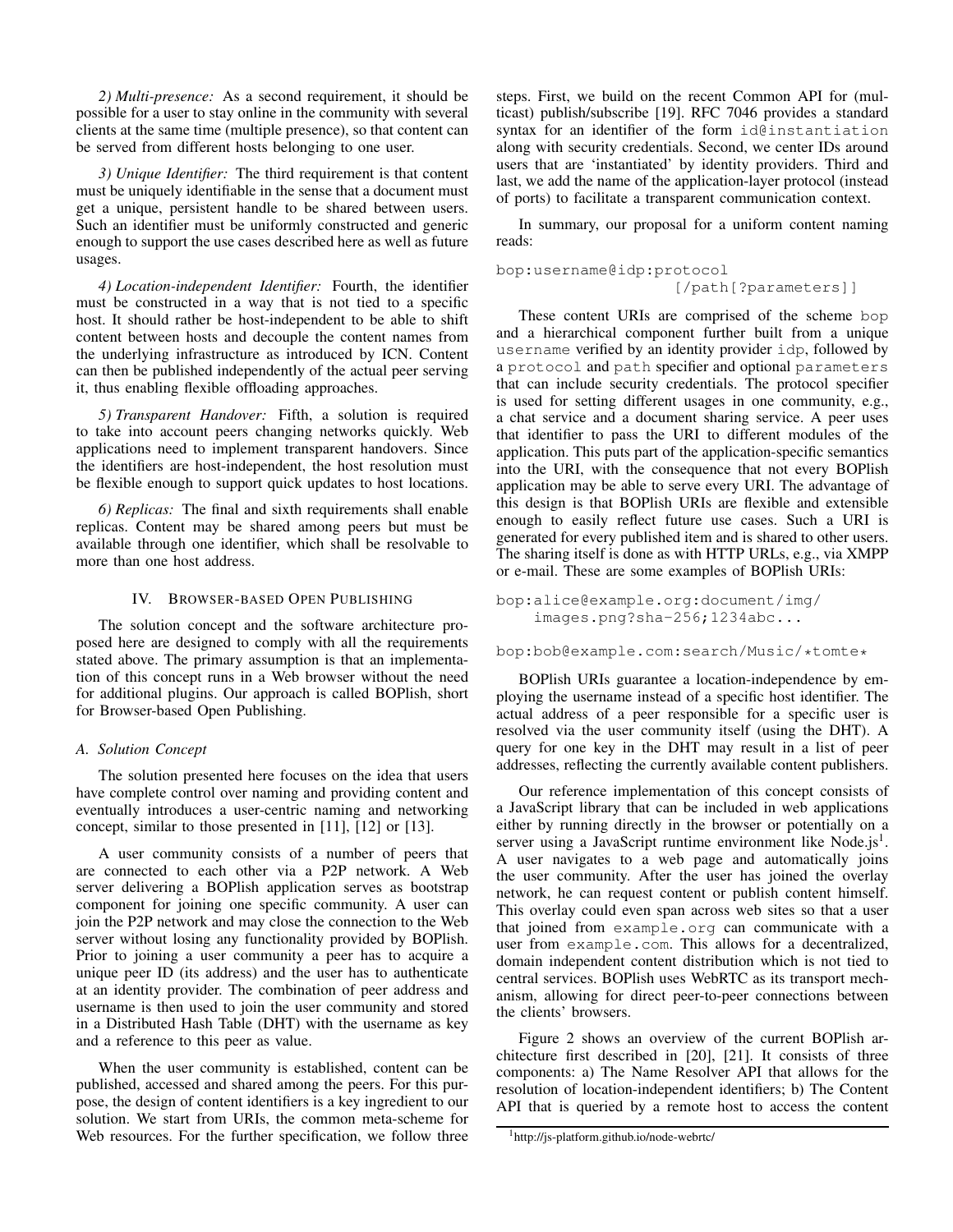

Fig. 2. Example for the steps involved in retrieving the content addressed by the URI bop:user@identity.org:documents/beer.png. Nodes in BOPlish retrieve content by issuing a lookup of the content's user namespace to the underlying DHT (1) which returns a pointer to the actual node that holds the content (2). This pointer is then used to open a WebRTC Data Channel to the peer, query for the content (3) and transfer it (4). At least one node maintains a WebSocket connection to the bootstrap server (5) so that new peers can join the community via this node.

announced by the publisher via its URI; c) A bootstrap component for joining an existing network.

## *B. Software Architecture*

The design of our architecture is presented in Figure 3. At the very top sits the BOPlish API which is the entry point for all applications that make use of the content sharing facility. This is the developer facing part that exposes an API for sending and receiving data. Below that part, we encapsulated a Router, a Connection Manager and a Bootstrapping mechanism.

The Router component is responsible for deciding where to forward messages to and thus maintains a routing table, eventually forming a peer in the DHT. The Connection Manager component is responsible for handling WebRTC specifics like creating offers and answers, keeping track of open connections and handling glare. To be able to join a P2P network, a node has to know at least one other node already part of that network. This is where the Bootstrap component comes into play. It encapsulates the functionality for discovering an initial node to connect to. Since this process is very tightly bound to the generic connection establishment in our WebRTCbased implementation, we included this component into the Connection Manager.

## *C. Name Resolution and Data Routing in BOPlish*

Instead of operating on the network layer like ICN, we introduce an overlay network which is capable of unbinding



Fig. 3. Outline of all BOPlish components and their interaction with one another. Each component is strictly defined by a set of API calls and loosely coupled to the other components. This enables us to easily replace parts of the functionality without having to refactor reliant code.

the relation between location and content identifier. This mechanism is realized by using a DHT which uses a hash of the identifiers as key and returns a pointer to the node that holds the content as value. This indirection allows the system to handle names and locations separately which we identified as a requirement for a content-centric architecture above. Because only the name-location resolution depends on a DHT and we limit the scale to specific interest groups instead of the Internet as a whole, the DHT can be designed to be highly churnresistant and redundant. This is a crucial requirement as DHT implementations tend to be fragile when peers join/leave the network in a high frequency [22].

Data Routing in the BOPlish architecture is decoupled from the name resolution. Instead of using the reverse path of the name resolution, BOPlish opens a direct WebRTC connection between the content receiver and one or more of the publishers. Coupling the data routing with the name resolution is also possible but routing the content through the DHT would impose unnecessary load, leading to poor performance regarding the name lookup. Moreover, depending on the DHT implementation, the overlay path can be disadvantageous because it is not aware of geographical and performance properties of the overlay hops. The reference to a location is obtained by using the return value of the DHT name resolution procedure. If the connection to the publisher fails, the content receiver can always re-query the DHT to find the updated location information. This allows for mobility of both, the content receiver and the publisher because the DHT entry can easily be updated without requiring a name change of the content's identifier.

#### *D. Envisioning Pub/Sub in BOPlish*

BOPlish is a user-centric approach to content distribution in user communities. In such a system, peers need to be loosely coupled to gain stability and performance despite unreliable entities. As the recent success of ICN indicate, the pub/sub paradigm is a good fit for such large-scale applications and a pub/sub interface would be a valuable addition to the current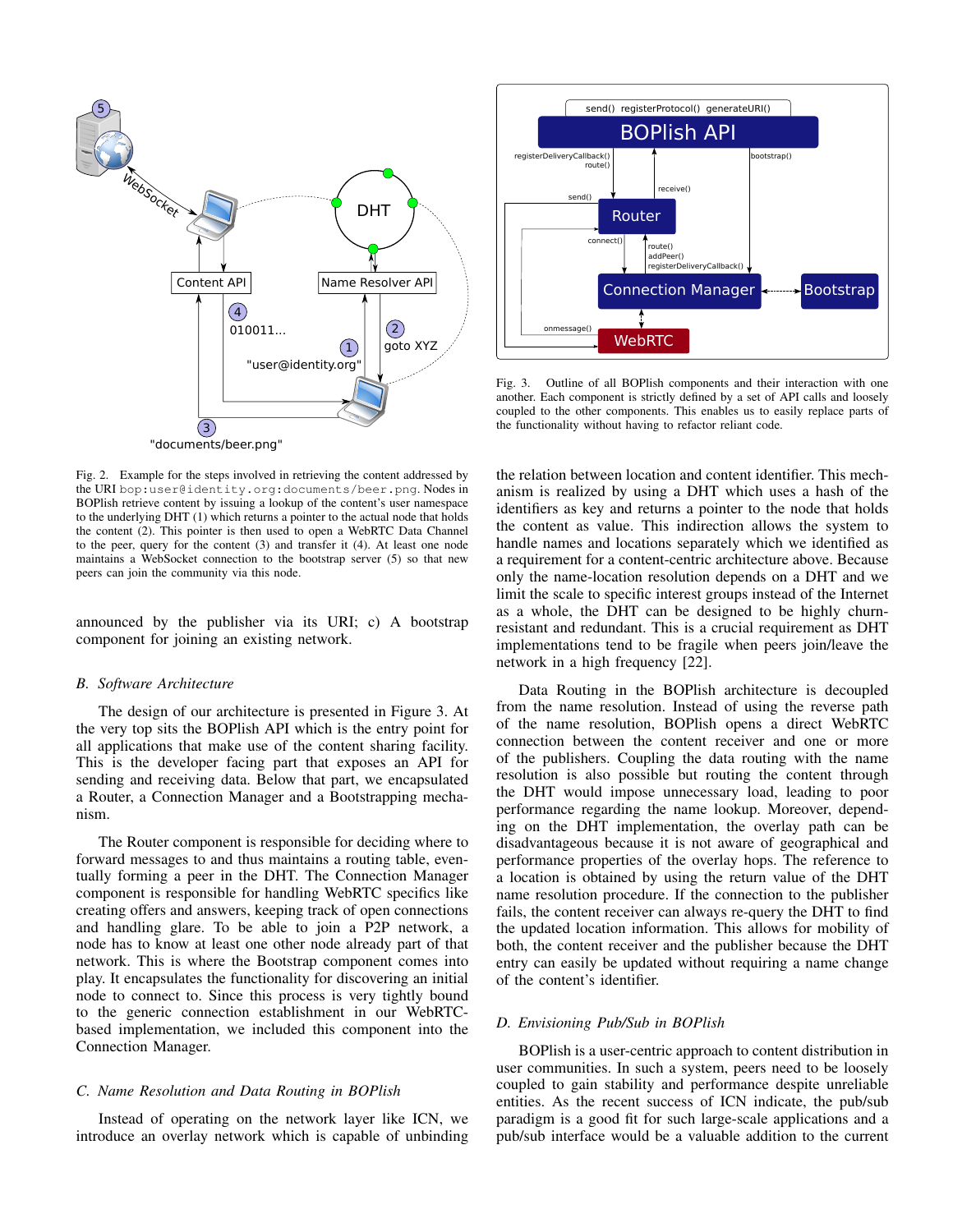BOPlish implementation. To identify the characteristics of pub/sub systems, [3] factors out a common denominator: the decoupling of the communicating entities in time and space. In this section, we show how BOPlish can be extended to fulfill the requirements introduced by [3].

| Key        |                      | Value                  |
|------------|----------------------|------------------------|
|            | <b>Publishers</b>    | <b>Subscribers</b>     |
| h(bob@idp) | [Current Publishers] | [ (Current Subscripts, |
|            |                      | RequestedURI           |

TABLE II. EXTENDED NAME RESOLUTION DATA STRUCTURE

Table II shows an extended data structure that aims to provide the necessary decoupling. This is achieved by (a) adding a subscriber reference to the hash table's value. This allows a subscriber to issue an interest in content even when no publisher is available at that time and therefore allows for asynchronous notification mechanisms. Alongside the subscriber's reference, the requested URI is also kept in the DHT (b). In this way, publishers can serve certain subscribers depending on the requested URI (e.g., chat from pub1, documents from pub2). After extending the data structure, we can revisit the requirements of a pub/sub system:

*1) Spatial decoupling:* Spatial decoupling in BOPlish is feasible by letting the name resolution service select the appropriate publisher for a requesting subscriber. As such, producers and consumers both have a limited view upon the current state instead of requiring full knowledge of each other.

*2) Temporal decoupling:* As the name resolution is realized as a DHT and therefore distributed among the participating peers, it can be viewed as a persistent storage entity. Even when no publisher is available, subscribers can issue an interest in the content by adding themselves to the appropriate DHT entry. Conversely, the subscriber can get notified by the name resolution service when a publisher is available.

Extending the data scheme that is used by the name resolver results in a flexible approach that fulfills the requirements for a pub/sub system introduced by [3]. On the other hand, this approach burdens load on the DHT because updates to the hash table's entries have to be made for each participating subscriber.

## V. EVALUATION

We evaluate the BOPlish architecture by showing its theoretical applicability on the use cases defined in III-A and III-B. We developed demo applications<sup>2</sup> on top of our BOPlish implementation to evaluate the practical consequences of our design decisions. Finally, the security aspects are discussed.

# *A. Applicability On Use Cases*

Every application that runs on top of a BOPlish platform instance registers one or more protocols it claims responsibility for; this is the protocol specifier of the URI (see IV-A). The BOPlish API offers the method registerProtocol() to achieve this. After registration, messages for this specific protocol identifier can be sent (send()) and asynchronously received by the application running on top of BOPlish. Figure 4 and 5 show examples of such applications [20].



Fig. 4. Application running on top of the BOPlish architecture exhibiting the network topology where each vertex represents a peer in the community.

| Alice: Hi, anyone here?<br><b>Bob: Hi Alice</b><br>Alice: Hi Bob<br>Alice: Is Carol in the office, already?<br>Bob: Yes, I just pasted her the link to this chat room<br>Carol: Hey guys, sorry for being late<br>Carol: Train was delayed<br>Alice: Okay, so let's begin our monday morning meeting<br>Alice: Carol, would you like to start with your last week's review?<br>Carol: Yes, I was at my client's office from Mo-We to discuss the approach for handling the performance<br>problems of their e-shop.<br>Carol: Th-Fr I was on PTO | Header | Message Inspector | <b>Topology Viewer</b> | Game | Chat | Peer Id: c08c37ab |
|--------------------------------------------------------------------------------------------------------------------------------------------------------------------------------------------------------------------------------------------------------------------------------------------------------------------------------------------------------------------------------------------------------------------------------------------------------------------------------------------------------------------------------------------------|--------|-------------------|------------------------|------|------|-------------------|
|                                                                                                                                                                                                                                                                                                                                                                                                                                                                                                                                                  | Chat   |                   |                        |      |      |                   |
|                                                                                                                                                                                                                                                                                                                                                                                                                                                                                                                                                  |        |                   |                        |      |      |                   |

Fig. 5. Simple BOPlish group chat application.

*1) Document Sharing and Search:* Since JavaScript code running in the browser does not have access to the file system, a document sharing application is responsible for giving users the possibility to provide access to a specific file. This can be done by drag'n'drop mechanisms or with a file selection HTML element. Once the application has access to the file it can read its contents and meta data and store it in memory or a more persistent space like the browser's local storage.

After registering the protocol-identifier (e.g., documents), a unique URI is generated for every document. This URI is then shared by the end user in the community. Searching for documents is implemented using a wildcard syntax in the identifiers. The application can implement the search function locally and returns matches (e.g., a JSON list of documents URIs).

*2) Conversational Apps:* The use case of enabling real-time chats between two or more users in a community is achieved by registering for an appropriate protocol specifier like chat and generating a URI for a specific room:

bop:alice@example.org:chat/nightOut

This URI denotes a chat room "nightOut" with the host of the room being the user "alice@example.org". When Bob wants to join that room, his client resolves Alice's peer ID via

<sup>2</sup>https://github.com/boplish/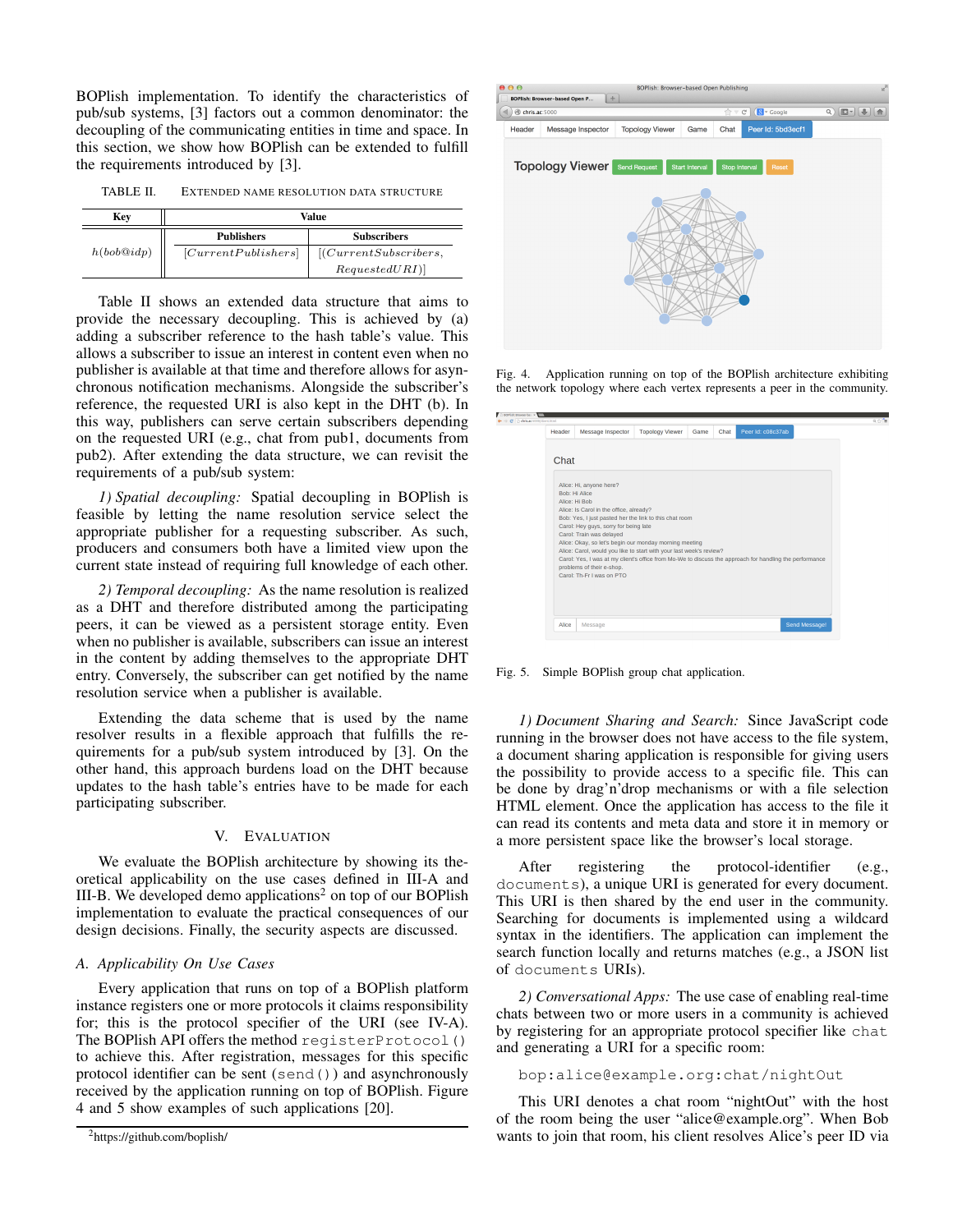the name resolver, connects to it and receives a list of peer IDs that already joined the room. For every ID, Bob's application generates a WebRTC offer, sends it via Alice's peer to the specified host and receives an answer, eventually resulting in a WebRTC connection to every peer in the chat room.

*3) Group Collaboration and Gaming:* Real-time collaboration and multiplayer games in small scale can be implemented by directly connecting all participating peers. Extending the name resolver mechanism as described in Section IV-D benefits group communication claims by adding asynchronous notifications (e.g., when a player gets available). The SCTP transport of the DataChannel allows for high-bandwidth and low-latency connections.

*4) Mobility And Offloading:* Mobility implies rapid changes in network connectivity (e.g., a user traveling by train). To mitigate frequent address changes in BOPlish, the name-resolution mechanism must be fast enough so that the key-value pair of (username, peer ID) remains current. This is done by updating the corresponding DHT value, which must be implemented accordingly.

Moving content between peers (offloading) without changing its URI is possible when peers with two different IDs but the same user identity can be online at the same time. This implies that the DHT stores a one-to-many mapping between username and peer IDs. Thus, querying the DHT for a key alice@example.org may result in a list of IDs. Each BOPlish client must be able to query each host in that list for the desired content (given by its URI) until either the content has been retrieved or every host has denoted that it does not hold that specific content.

*5) Replication and Synchronization:* When a peer closes the browser or the tab that runs a BOPlish application, the WebRTC connection to the user community is lost. As a result, the shared content from this peer is not available anymore. To keep content highly available, a user may want to run a stationary device (such as a home NAS server) that's always connected to the user community.

To implement such a client one major requirement must be fulfilled: The client must have access to the filesystem. This is possible when the application runs on a Node.js server because Node.js provides ways to access the filesystem directly. Such an application could provide an administrative interface listing all the available files and corresponding BOPlish URIs that the user may then share to her fellows in the community. In our current solution concept, every application is responsible for synchronizing replicas because the core BOPlish library does not provide such mechanisms.

*6) Privacy:* Every peer has complete control over how content is shared in the community. Peers are able to encrypt content prior to delivering it to other peers and restrict access to certain remote users. BOPlish enables this use case and leaves it up to the application developers to protect content access; something, that centralized web services usually do not offer.

## *B. Security*

Every peer in a structured P2P network has to acquire a unique ID. In the BOPlish name resolver implementation, this ID is used to identify the publisher and to determine the storage range. The assignment process needs to be secure in the sense that no user can (intentionally or unintentionally) be assigned to an ID that already refers to another user. Likewise, transport security is required, but WebRTC offers all functionality needed.

Approaches to secure ID assignment and identity verification in structured P2P networks have been previously proposed, e.g., in RELOAD [15]. This concept could also be applied to BOPlish. A current shortcoming of browsers are missing functions in public crypto, e.g., signature verification or encryption using an asymmetric key pair. The W3C is working on an API to make these available to Web applications [23]. In the meantime, the missing functionality can be included by incorporating JavaScript implementations of cryptography functions into BOPlish. However, it has to be noted that these cannot provide the same security as a native API because browsers lack access to e.g., a cryptographically secure random number generator.

## VI. DISCUSSION

BOPlish is a user-centric content sharing facility. The vision of our architecture differs from today's use of the Internet. Instead of handing over the content to the service provider (or the CDN provider), users keep control over the content shared within a BOPlish interest group. This is possible by employing a self-organized infrastructure centered around the user instead of using third-party services. Resources are accessible via a user prefix that is not bound to a provider. This prefix is resolved to the content location using an domainindependent overlay name resolution. The resulting overlay has to ensure reliability and availability characteristics comparable to current services.

Reliability in a BOPlish user community is largely influenced by the P2P algorithm in use. BOPlish currently uses the Chord protocol to maintain the network topology. DHTs tend to be fragile in regards to performance and have to be carefully designed. Finding beneficial parameters or even exchanging the algorithm with, e.g., a mesh-based solution are possible encounters to handle frequent joins/leaves of peers and therefore boost the reliability of the system to a sufficient level.

Content in a BOPlish user community is available as long as the content owner is reachable. As such, the user (instead of the service provider) has to make sure that a copy of the content stays available in the BOPlish network. As the BOPlish library is not limited to the browser environment, it could potentially also be run on NAS-like devices or servers that provide the necessary availability for a specific kind of content. Moreover, a service running on top of BOPlish could cache content at other peers for increased performance or offload content to increase availability. The ICN-inspired locationindependent identifiers used by BOPlish to address content allow for flexible cache placement by extending the name resolution service.

Traditional services on the Web relay content over their own infrastructure. This allows the service provider to access and monitor all bypassing content. In contrast, a BOPlish user community does not comprise any central authorities and content is always transferred directly from one peer to another